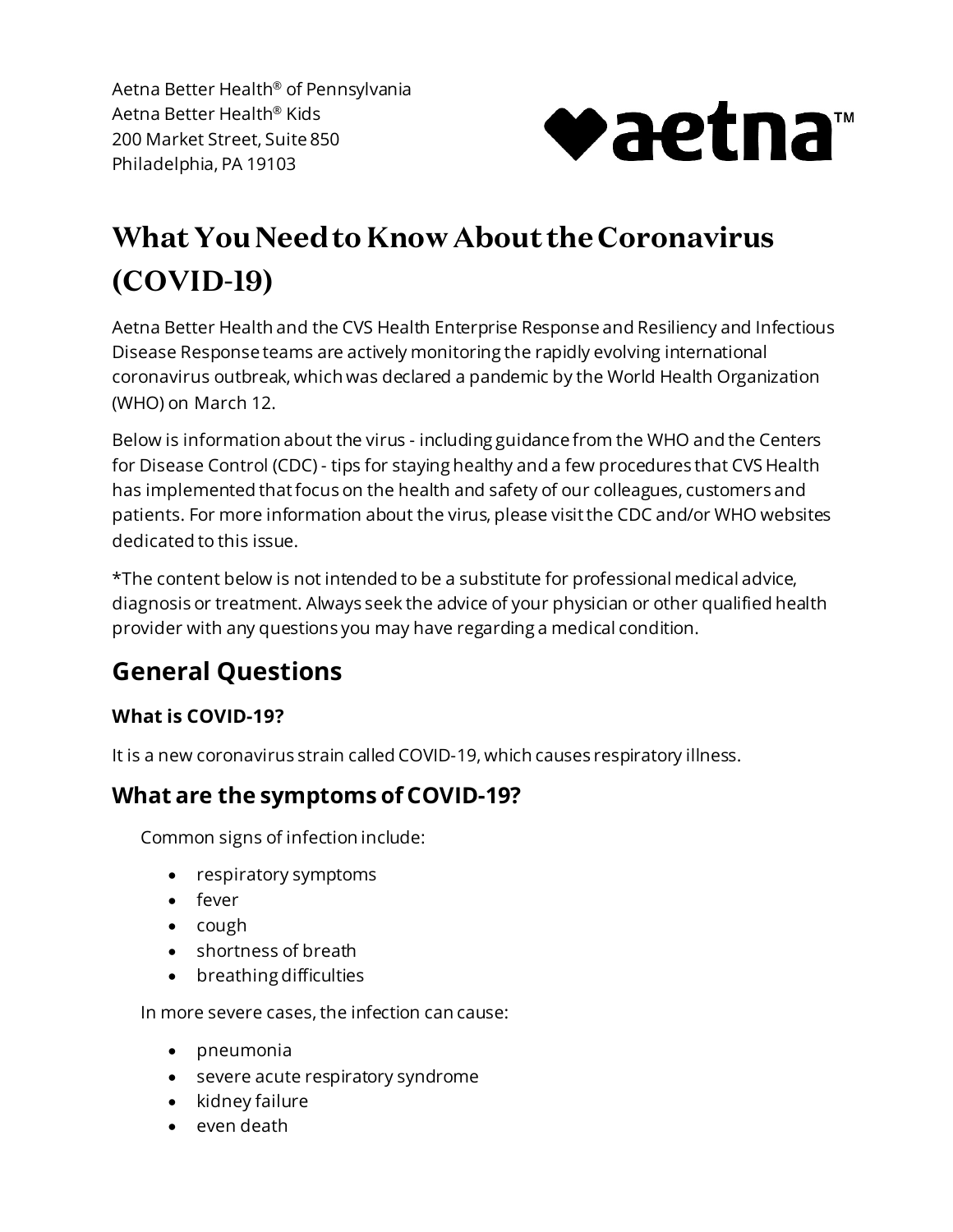#### **Who is most at risk of getting COVID-19?**

 People with heart and lung disease or weakened immune systems. This includes infants and older adults. They are at higher risk for upper and lower respiratory tract illness.

#### **How is COVID-19 spread?**

 Human coronaviruses are usually spread from an infected person to others through the air by coughing and sneezing. It is also spread through close personal contact, such as touching or shaking hands.

#### **What is the official name for the disease caused by the new coronavirus?**

 The World Health Organization announced the official name for the disease caused by the new coronavirus on February 11, 2020. The new name is COVID-19, short for "coronavirus disease 2019."

# **Supporting you, our members**

#### **What are we doing to support Aetna members?**

#### **Will Aetna Better Health and Aetna Better Health Kids cover the cost of COVID-19 testing for members?**

 Aetna will waive co-pays for all COVID-19 diagnostic testing. This policy will cover the cost of physician-ordered testing for members who meet CDC guidelines. Tests can be done in any approved lab. Aetna will waive member costs for diagnostic testing at any authorized lab for Aetna Better Health and Aetna Better Health Kids members.

Effective immediately, Aetna members will have access to the following resources:

#### **Telemedicine**

- • For the next 90 days, until June 15, 2020, Aetna Better Health and Aetna Better Health Kids will offer zero co-pay telemedicine visits (where available) – for any reason. This includes video or telephone consultation.
- • Aetna members should use telemedicine as their first line of defense in order to limit potential exposure in physician offices.
- • Co-pays will be waived for all virtual visits through the Aetna-covered Telemedicine providers and in-network providers delivering virtual care (live videoconferencing)

#### **Pharmacy**

 • Aetna Better Health is offering 90-day maintenance medication prescriptions for our members.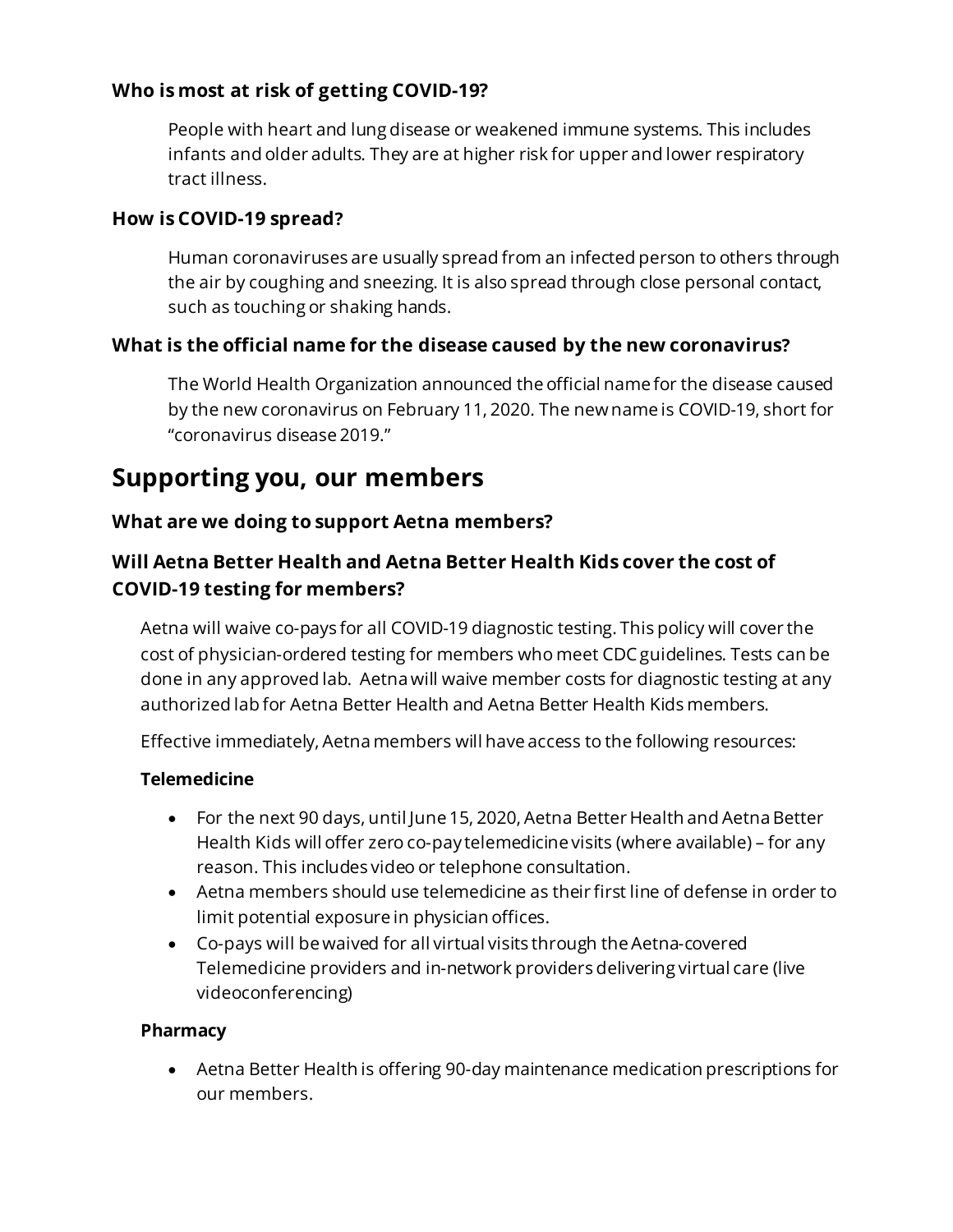- • Aetna Better Health and Aetna Better Health Kids are also waiving early refill limits on 30-day prescription maintenance medications for all members with pharmacy benefits administered through CVS Caremark.
- • Beginning immediately, CVS Pharmacy will waive charges for home delivery of prescription medications. With the CDC encouraging people at higher risk for COVID-19 complications to stay at home as much as possible, this is a convenient option to avoid coming to the pharmacy for refills or new prescriptions.

#### **Care management resources**

- • Through existing care management programs, we will reach out to members who have been identified as at-risk for COVID-19. Care managers will walk members through what they can do to protect themselves. We will also help with other resources you may need to get healthy.
- • You can call our 24-hour Nurse Helpline at 1-866-638-1232 (PA Relay: 711) for Aetna Better Health or 1-800-822-2447 (TTY: 711) for Aetna Better Health Kids for any COVID-19 questions.

# **Protecting Yourself**

#### **How can you protect yourself or others from COVID-19?**

 Today, there are no vaccines to protect against COVID-19. You may be able to reduce your risk of infection by:

- washing your hands often,
- avoiding touching your eyes, nose, or mouth with unwashed hands, and
- avoiding close contact with people who are sick.

 If you have cold-like symptoms, as a courtesy to your co-workers and others, please remain at home while you are sick.

- disinfectant wipes after use. Surfaces in any area occupied by an individual • If you share a workstation or equipment with others, please wipe it down with who has been diagnosed with COVID-19 should be washed with [70 percent](https://www.ncbi.nlm.nih.gov/books/NBK214356/)  [ethyl alcohol chlorine solution.](https://www.ncbi.nlm.nih.gov/books/NBK214356/)
- • For information about hand washing, see the CDC's [Clean Hands](https://www.cdc.gov/handwashing/)  [Save Lives w](https://www.cdc.gov/handwashing/)ebsite.

#### **What should you do if you think you or someone else hascontracted COVID-19?**

 • Most people with common human coronavirus illness will recover on their own. Although there are no specific treatments for illnesses caused by human